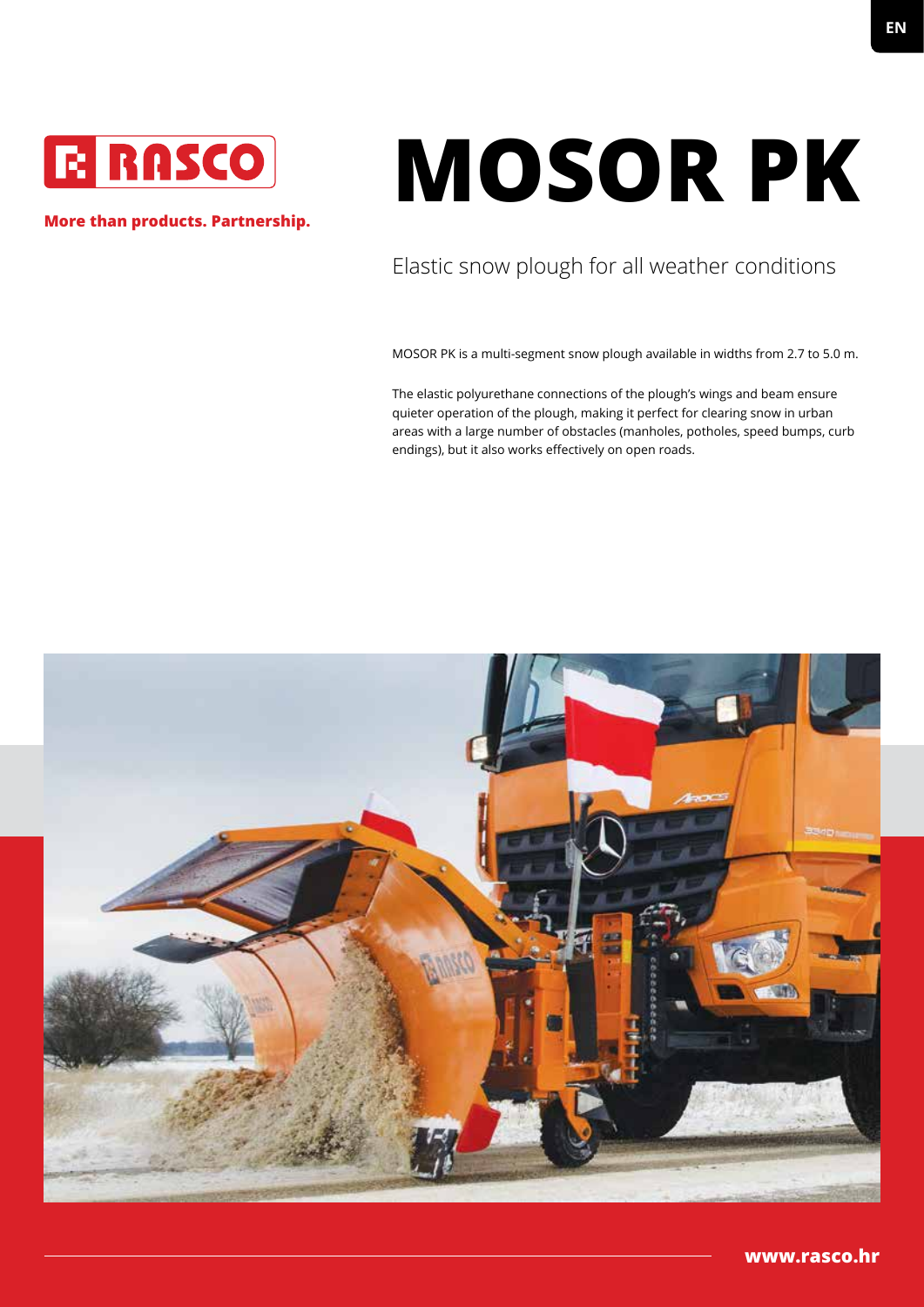## **MOSOR PI**

## **Multi-segment snow plough for quiet operation on all types of roads**

MOSOR PK ploughs are highly elastic ploughs with a wide range of application, from open roads to narrow city streets. The plough is primarily intended for operation in urban areas with a large number of obstacles, shafts, potholes, speed bumps and curb endings. Its safe and efficient operation, with significantly reduced noise and vibrations, is made possible due to elastic polyurethane connections of the plough's wings and beam.

The elastic polyurethane connections in combination with side bumpers, which prevent the impact of side obstacles on wings, efficiently absorb vibrations and impacts and make MOSOR an excellent choice for use in urban and rural areas.

Due to its multi-segment construction and robustness, MOSOR PK handles open and wide roads well, removing larger quantities of snow without difficulty.

The polyurethane connections between the plough's wings and beam significantly reduce vibrations, which means less load on the plough itself, but also on the chassis of the vehicle onto which it is mounted.

MOSOR PK ploughs can be mounted on tractors, trucks and Unimog vehicles, which makes this plough the universal solution for wide and open roads, as well as for urban and rural areas.

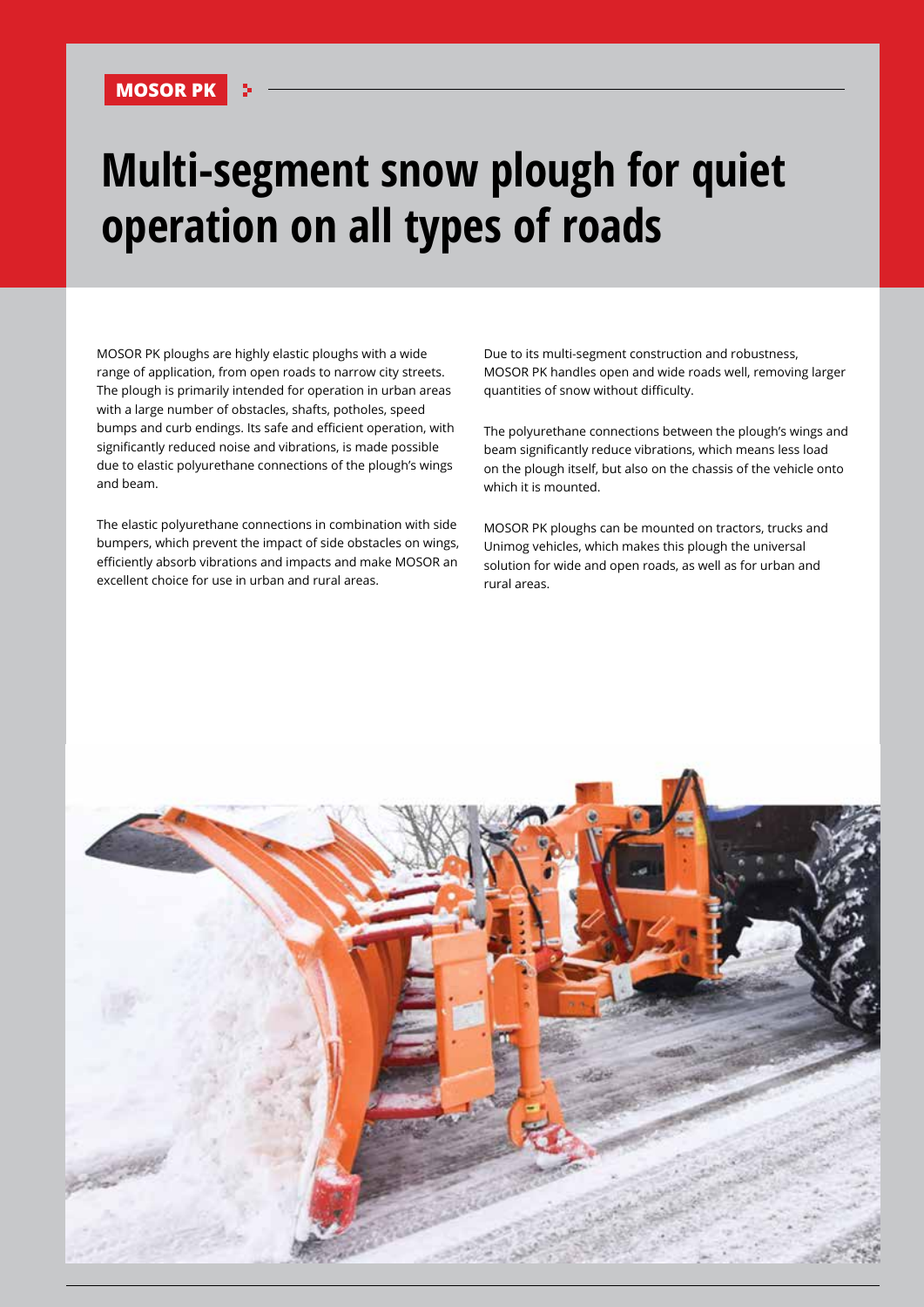## **WHY CHOOSE THE MOSOR PK SNOW PLOUGH?**



Polyurethane connections of the plough's wings and beam, in combination with side bumpers which prevent the impact of side obstacles on wings ensure a quieter operation, making MOSOR PK perfect for use in urban and rural areas.



**Efficient snow clearing**

Due to its robust and reliable multi-segment construction combined with polyurethane connections of the plough's wings and beam, MOSOR PK removes snow perfectly on wide and open roads as well as in populated areas.

For clearing larger amounts of snow, MOSOR PK can work with attack angle of 22°, while the attack angle of 15° is designed for clearing smaller amounts of snow at higher speeds.



#### **Ploughing speed**

The specially shaped curve of the wing and the choice between two different attack angles of the wing allow for good clearing of snow even at low speeds, reducing the formation of snow drifts along roads.



**Lowest total cost of ownership**

Its unique surface protection system, easiness of use and maintenance, robust design, high quality materials guarantee a safe investment in the MOSOR PK plough.

Proven durability, safety, efficiency, simplicity, and availability of service parts and post-sales support guarantee the lowest total cost of ownership of a spreader currently available on the market.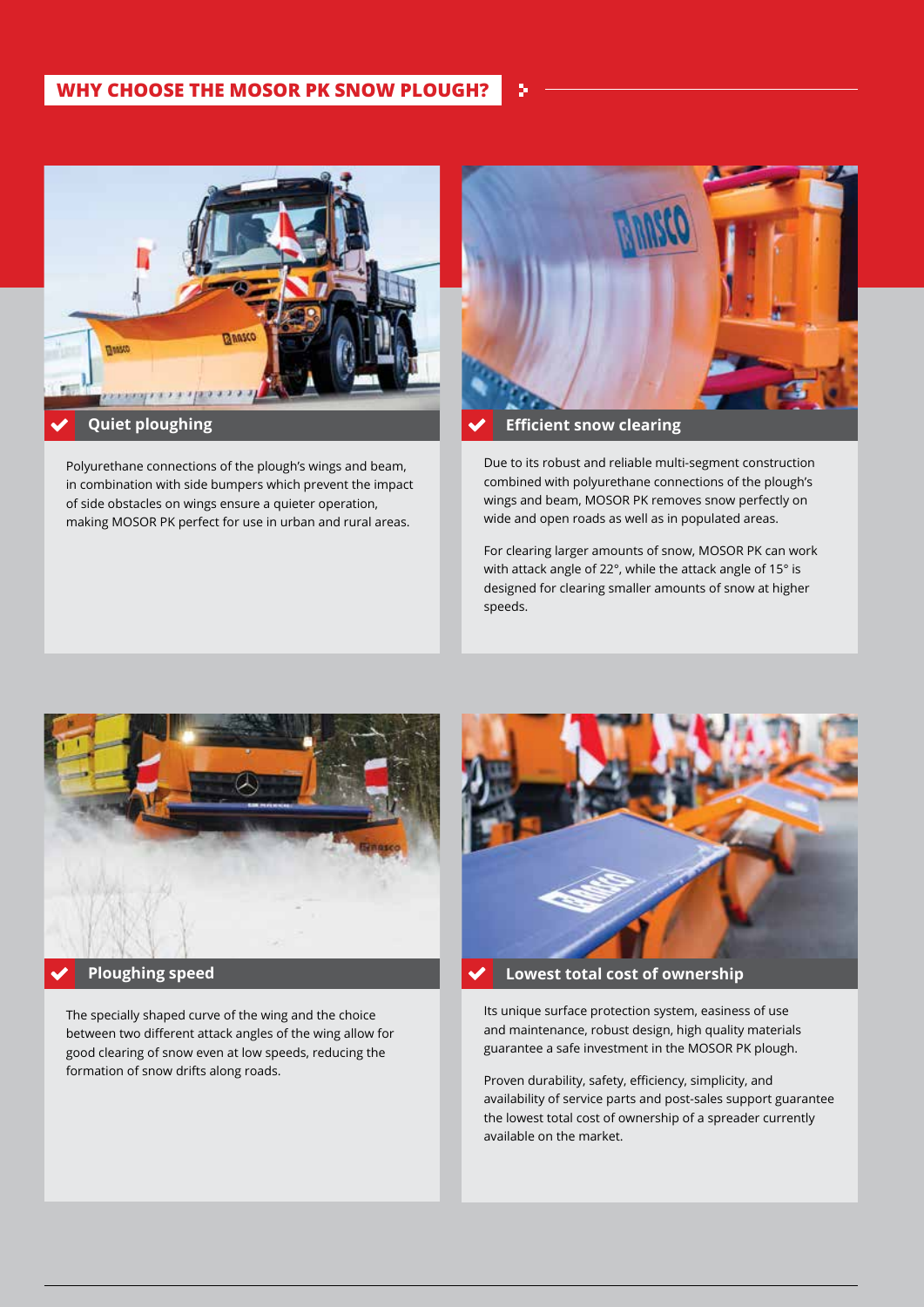#### **CHARACTERISTICS OF MOSOR PK SNOW PLOUGH PARTS**



The plough wings are made using robotic welding technology. The precise, computercontrolled production process ensures uniform quality of all plough elements. The SurfaceArmour surface protection system in combination with the welding technology and the chosen material for production serve as a guarantee of product durability and longevity.

It enables the attachment of snow ploughs on vehicles in several ways – using different types of mounting plates for trucks and working vehicles or by front three-point attachment on tractors.

#### *1 |* **Plough wings** *2 |* **Attack angle of the plough wing**

The attack angle of the MOSOR PK snow plough wing can be 22° or 15°. For clearing larger amounts of snow, the attack angle of 22° is recommended, while the attack angle of 15° is suitable for clearing smaller amounts at higher speeds.

#### *3 |* **Plough beam**

Reinforced double plough beam ensures the plough's resistance to vibrations and impacts. A high quality design enables the plough's longevity and robustness.

#### *7 |* **Mounting system** *8 |* **Protection from snow** *9 |* **Traffic signalisation**

This protection is installed on the plough wing and protects the windshield from snow scatter, thus enabling safe and unhindered ploughing. Beside the standard rubber protection between the wings, our product range also offers protection from snow with steel reinforcement and hard plastic protection made of polyurethane.

It improves the visibility of the snow plough and vehicle, thus ensuring safety during operation and transport. This may include flags, reflective marks, raised front headlights and turn indicators.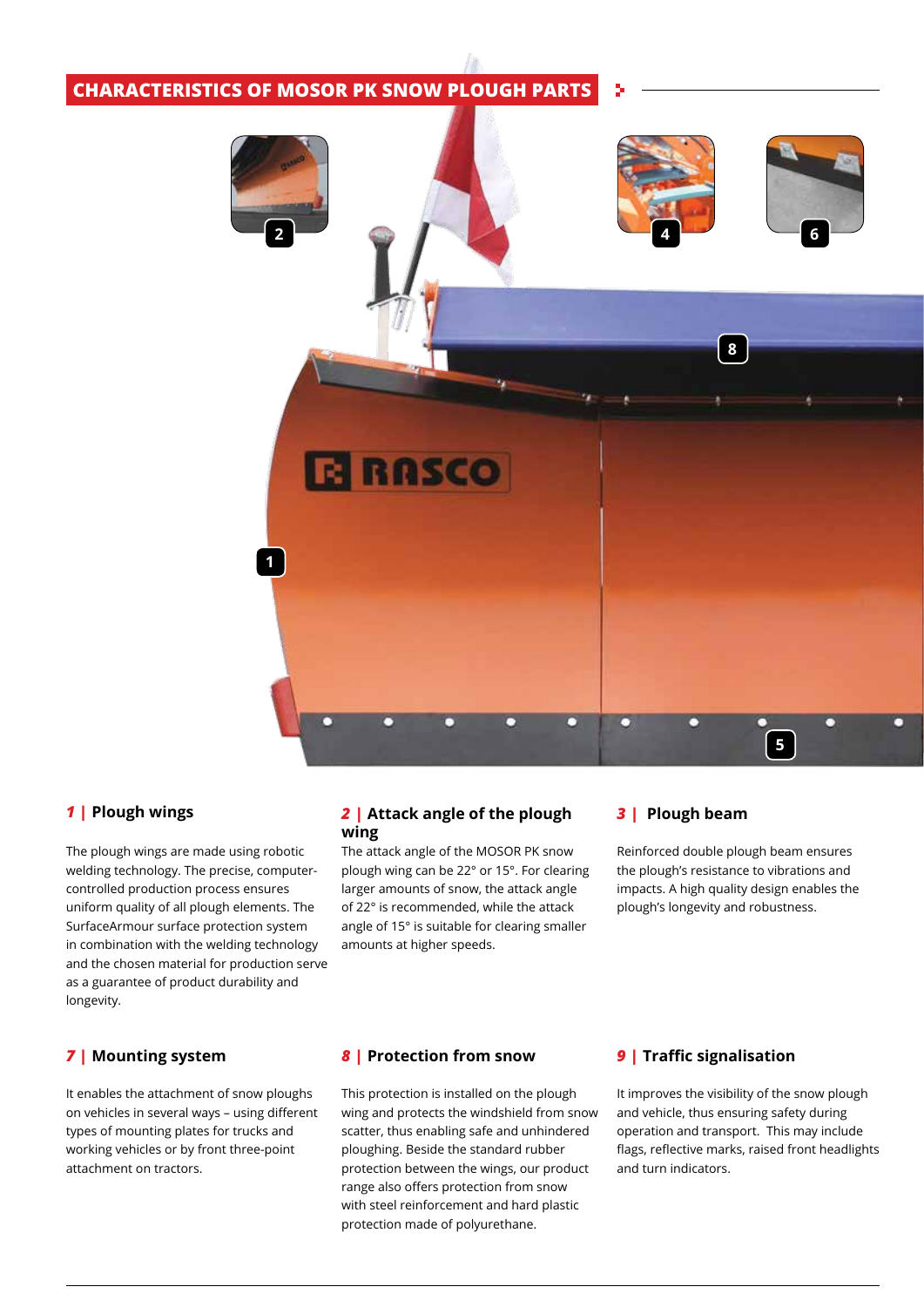

#### *4 |* **Plough wing and beam connections**

The wing and beam connections are made of polyurethane, i.e. they are "soft". These enable efficient and comfortable ploughing of surfaces with a large number of obstacles, but also handle clearing snow on open roads well.

Ploughs are equipped with scrapers, the choice of which depends on the surface that is being cleared. MOSOR PK ploughs can be equipped with steel, polyurethane, rubber or combined scrapers.

#### *5 |* **Scrapers** *6 |* **Scraper clamps**

The attachment of scrapers to wings can be performed by means of screws or steel clamps, which enables fast and simple replacement of scrapers.

Guide shoes and auxiliary wheels support the plough's weight and prevent the plough from sinking into the ground. They extend the lifespan of scrapers and protect the plough and the surface that is being cleared from damage.

They are placed on the outer plough wings and prevent the damage of wings from side impacts of obstacles on the surface that is being cleared. Just like scrapers, they are disposable plough elements and can be easily replaced.

#### *10 |* **Supporting elements** *11 |* **Side bumpers** *12 |* **Storage outside the season**

Storage of ploughs outside the season is made easier with the use of storage legs. Storage legs protect the rubber and polyurethane scrapers from deformation, prevent damage of the surface on which the plough is placed and enable easier mounting of the plough on the vehicle.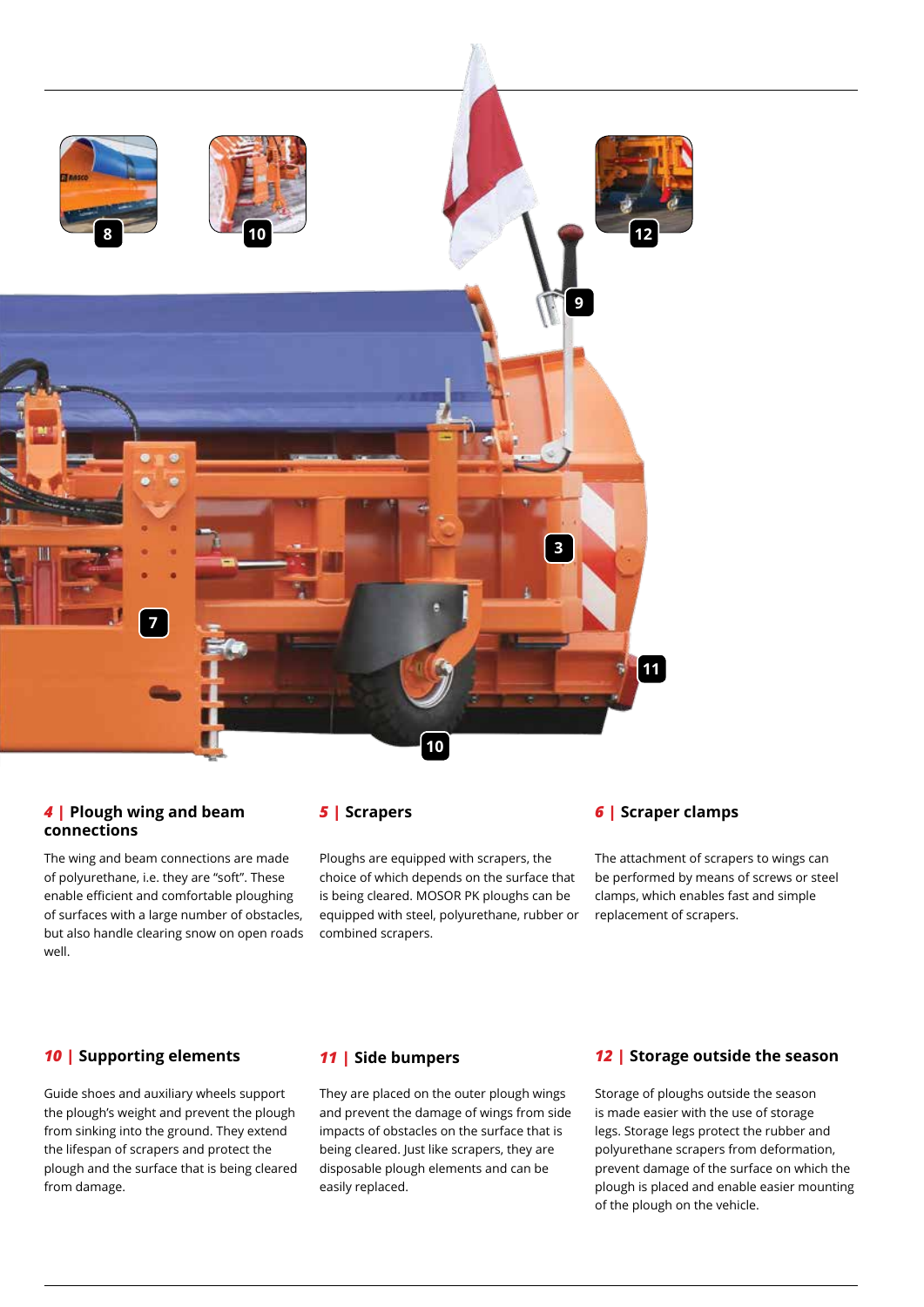## **Easy mounting on all types of vehicles**



## **Mounting using mounting plates**

RASCO offers the possibility of creating and installing mounting plates for various trucks and tractors. All mounting plates are created in accordance with the current standards, which guarantees high quality and resistance to damage such as torsion or bending.

Designed for complete efficiency during the operation of attachments and adjustable according to vehicle height, mounting plates enable fast and simple installation of snow ploughs on all types of vehicles.



**Front three-point attachment on tractors** 

Beside the possibility of mounting plates for tractors, RASCO snow ploughs can be mounted on front tractor three point hitch if it is equipped with the same.



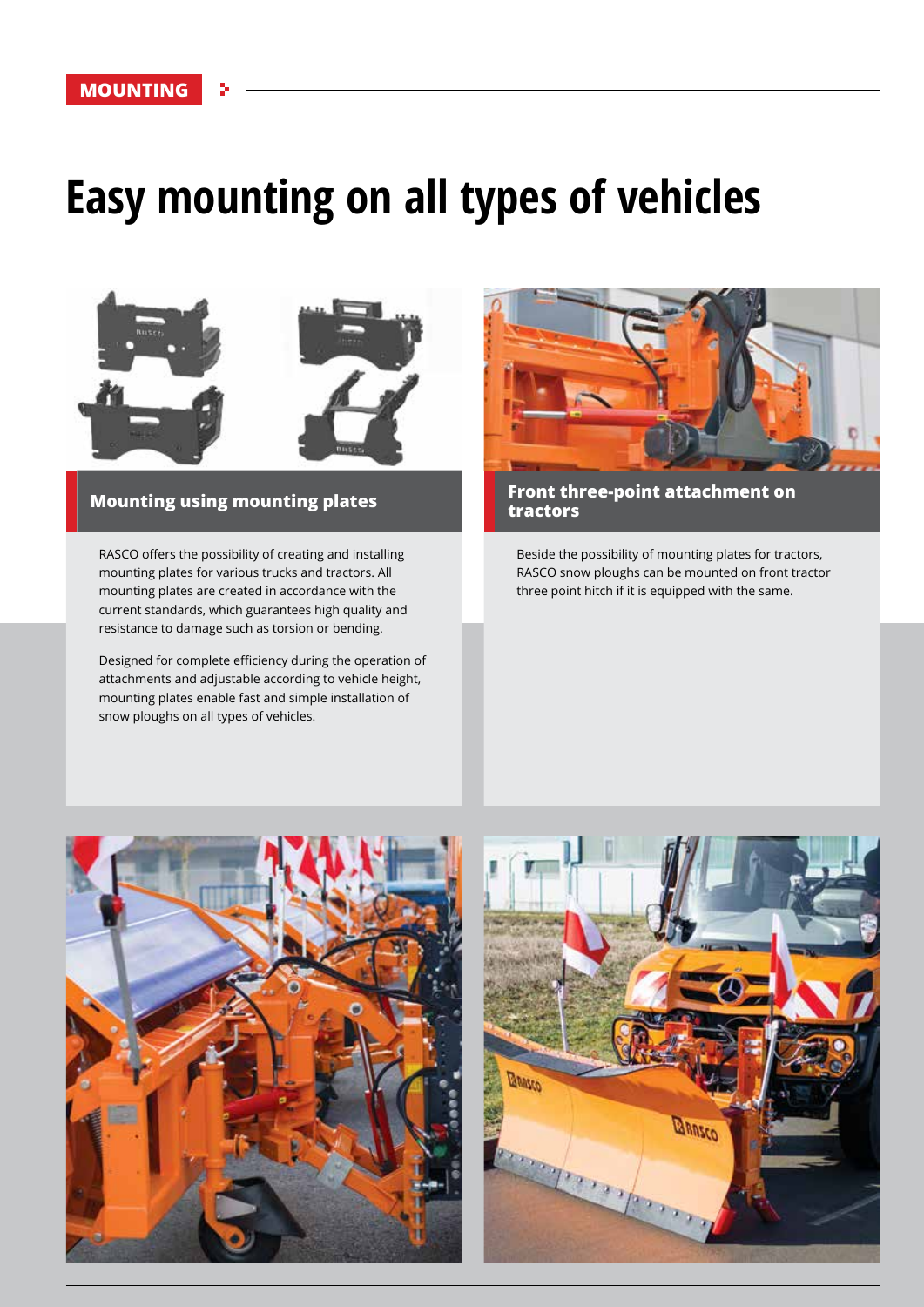## **Solution for vehicles with and without builtin hydraulic system**

## **Vehicles with built-in hydraulic system**

MOSOR PK ploughs can be powered using a built-in hydraulic system of the vehicle if it is designed according to the EN ISO 15431 standard.

If the hydraulic system of the vehicle is equipped with Load Sensing, the spreader must be equipped with a compatible hydraulic installation that is available as an option.



#### **Vehicles without built-in hydraulic system**

#### **Power via electro-hydraulic power unit**

One of the methods of powering the snow plough is the installation of an electro-hydraulic power unit (EHAG) that connects to the vehicle's electrical system.

The EHAG is recommended when there is no need for frequent adjustments of the position of the plough, as is the case with open intercity roads, otherwise the battery of the vehicle may be discharged.

#### **Power via diesel-hydraulic power unit**

The snow plough can also be powered via the connection to a diesel-hydraulic power unit installed on the spreader.

Powering via the diesel-hydraulic power unit is recommended when the vehicle is not equipped with an adequate hydraulic system.